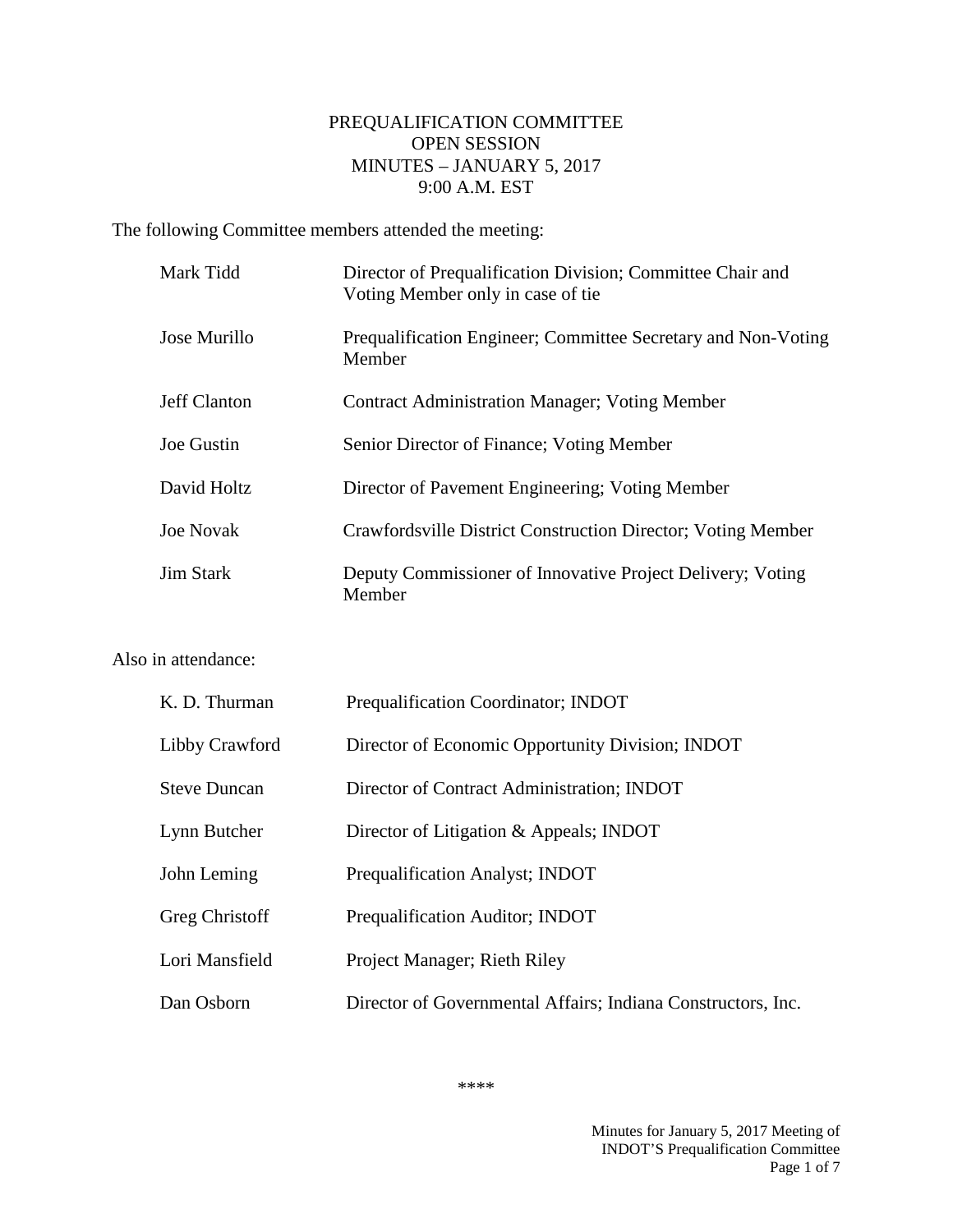The Committee reviewed the following agenda items:

- 1. Adoption of July 14, 2015 meeting minutes.
- 2. Fenton Excavating and Construction, Inc. Federal Debarment
- 3. Contractor Performance Evaluation (CPE) example and discussion.
- 4. Committee involvement and sanctions in lesser disputes and matters.
- 5. Committee involvement during reconsideration of decision made by Prequalification Division.
- 6. New Committee Business

## PREQUALIFICATION COMMITTEE MEETING OPEN SESSION JANUARY 5, 2017

Mr. Tidd, Committee Chair, called the meeting to order at 9:00 a.m. EST. All Committee members were present, except for Louis Feagans.

1. Adoption of July 14, 2015 meeting minutes

Mr. Tidd called for consideration of the meeting minutes from the July 14, 2015 meeting.

Mr. Holtz moved to adopt the meeting minutes from the July 14, 2015 meeting. Mr. Novak seconded Mr. Holtz motion. All members voted in favor.

2. Fenton Excavating and Construction, Inc. – Federal Debarment

Mr. Tidd explained that Fenton Excavating and Construction, Inc. and Mr. Mike DeMil, Vice President of Fenton Excavating and Construction, Inc., are barred from federal contracts effective December 21, 2016 until December 21, 2019. He stated the company is not currently prequalified, but the committee would need to take action in order to prevent the company from contracting with INDOT.

Mr. Holtz asked if the federal debarment would only apply to contracts which have federal funds.

Mr. Clanton stated that INDOT's consultant contracts contain a clause that consultants attest they are not federally debarred. These terms should be passed on to any subcontracts.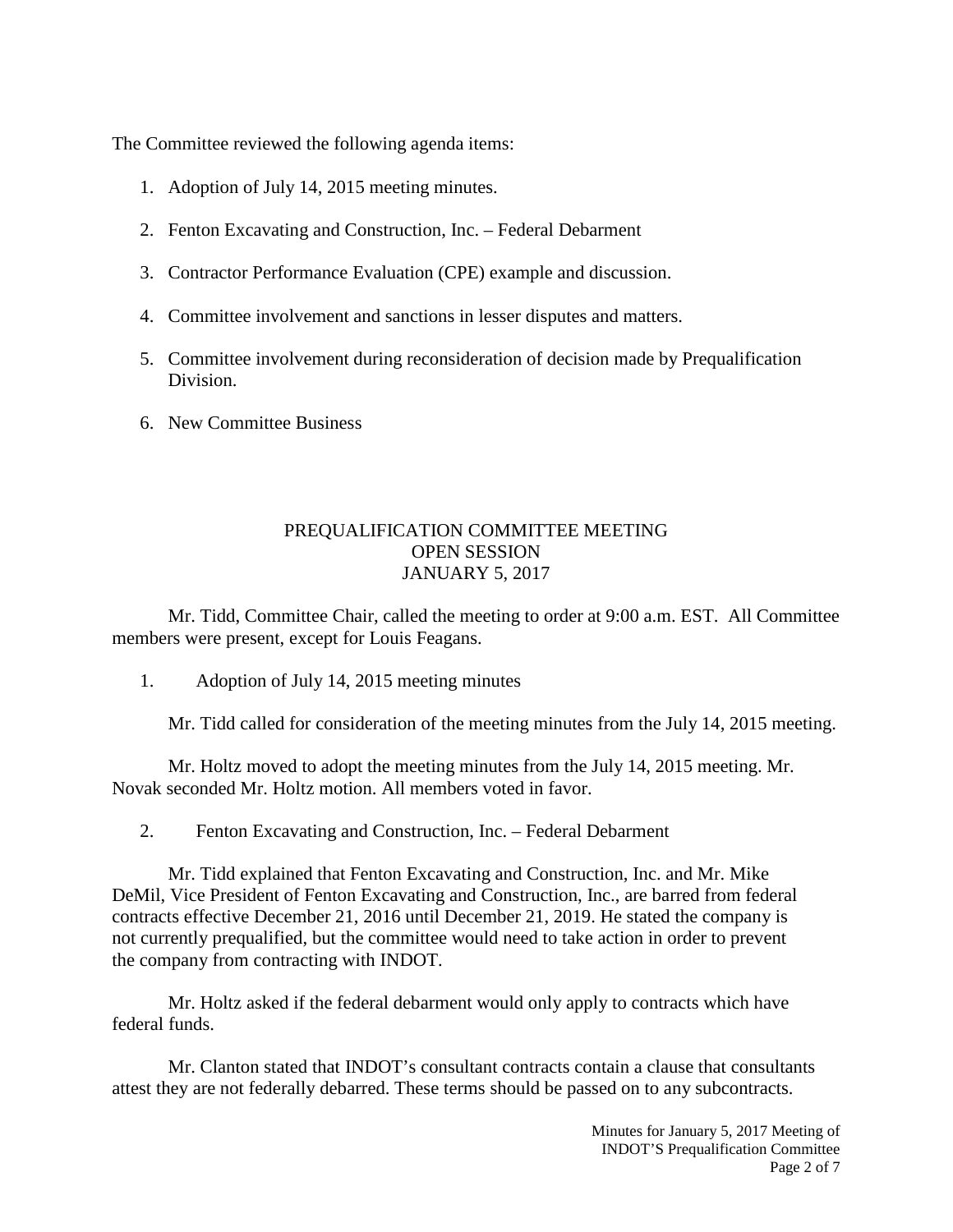Mr. Stark inquired if Fenton Excavating reapplied for prequalification and if a company needed to be on a prequalified list to act as a subcontractor with INDOT.

Mr. Tidd responded that Fenton Excavating has not reapplied for prequalification. INDOT has to approve each subcontractor, but there is a question whether INDOT can approve the company as a subcontractor solely based on the federal debarment.

Mr. Stark said he was worried that under the prequalification rules we would be unable to prevent the company from subcontracting with the State of Indiana. He suggested the recommendation be based only for INDOT, as he can't suggest a change for other state agencies.

Mr. Stark moved that Fenton Excavating and Construction, Inc. and Mr. DeMil would be excluded from INDOT subcontracts and applying to the prequalification division during the federal debarment period of December 21, 2016 to December 21, 2019. After the expiration of the debarment period, the company will need to come before the Prequalification Committee to be reinstated. Mr. Gustin seconded Mr. Stark's motion. All members voted in favor.

3. Contractor Performance Evaluation (CPE) example and discussion

Mr. Tidd provided a sample of contractor evaluations within the new Contractor Performance Evaluation system. He explained the Prequalification Division is charged with using these evaluations in a meaningful way. The division could use the evaluations to determine applicants' aggregate capacity, work types, and sub-aggregate amounts for those specific work types. He asked the committee to provide their feedback on the best use of this data going forward.

Mr. Murillo noted a comment is required in an evaluation anytime the PE/PS gives any negative number or a positive number higher than two.

Mr. Clanton said that on the consultant side the firms don't seem to change business practices until the firm sees that it affects their future work. INDOT construction professionals need to create a defined list of things to look for and determine the magnitude of the problem when it should affect the company. Companies doing business the right way, and safely, will want the data being used as opposed to companies which are cutting corners.

Mr. Novak suggested reviewing the consultant process to come up with best practices for contractor evaluations.

Mr. Stark said the consultant process allows to use the scoring system, but on the contractor side we are unable to make a change on an individual contract within the low bid system.

Mr. Novak responded if the Prequalification Committee saw a pattern of negative scores, the committee could consider a change to work types or capacity for a company.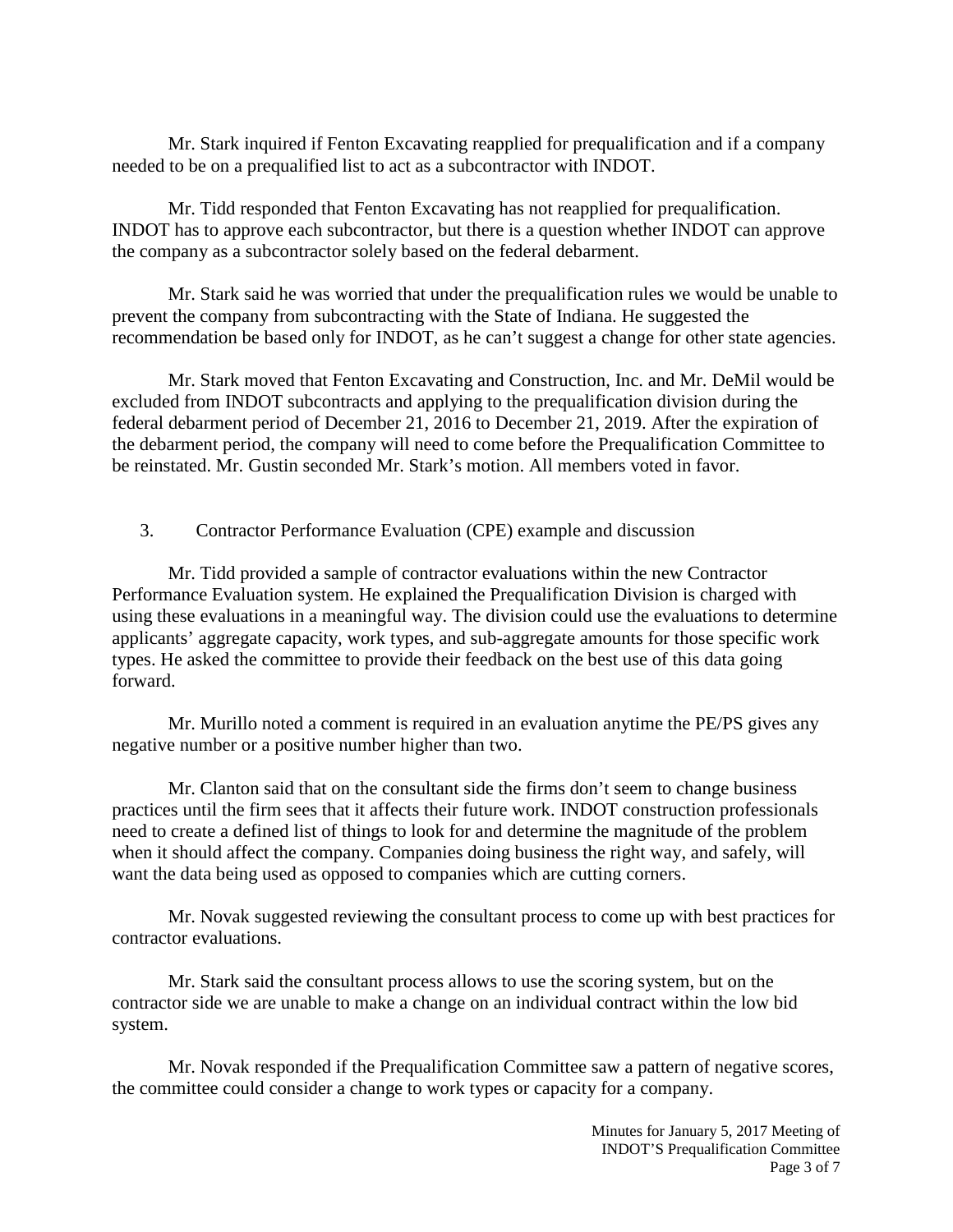Mr. Tidd asked if there should be a process the committee or the Prequalification Division use to make adjustments – including those situations where the amount of preparation isn't as extensive and the results don't have to be as strict as committee actions in the past.

Mr. Gustin inquired if all of the evaluations are final or if interim evaluations could be available.

Mr. Novak stated interim evaluations are recommended for any multi-season contract. He thought any committee action should be based on final reports as that may be the first time the contractor received feedback.

Mr. Gustin responded if there is a pattern of negative interim reports, maybe action needs to be made in advance to improve the performance before the project is complete.

Mr. Stark said when INDOT takes action to reduce a contractor's ability to do work with the state, it makes a change in the contractor's behavior. It provides the district personnel with a tool to improve the contractor behavior. If you bring a company to the committee based on one negative evaluation, it would be a little severe. If we changed their prequalification renewal status and lowered their aggregate, this may make a big impact.

Mr. Tidd asked if the committee wants to be more involved in the issues that arise in the districts or monitoring the evaluation process.

Mr. Holtz said if we wait until the final evaluation, INDOT has already paid for the contract. The sooner INDOT gets involved, the sooner the contractor can improve their behavior or we can bring them to the Prequalification Committee.

Mr. Clanton suggested the Prequalification Engineer should be tasked with recognizing a pattern of poor performance in the contractor evaluations.

Mr. Tidd asked if the committee would want to take action before a company needs to be suspended.

Mr. Novak responded the committee could help by making these evaluations more meaningful. If the district personnel are aware that negative interim evaluations could cause action by the committee, then personnel may be more likely to take the first step. If Mr. Murillo created guidelines for a red flag, then he could notify the committee at that point and request the contractor to come to a committee meeting. Currently whenever Crawfordsville District receives a negative evaluation for a company, Mr. Novak sends a copy of the evaluation to the president of the company.

Mr. Tidd said forwarding the negative evaluations to a company president could be an action that the Prequalification Division staff does during the application process.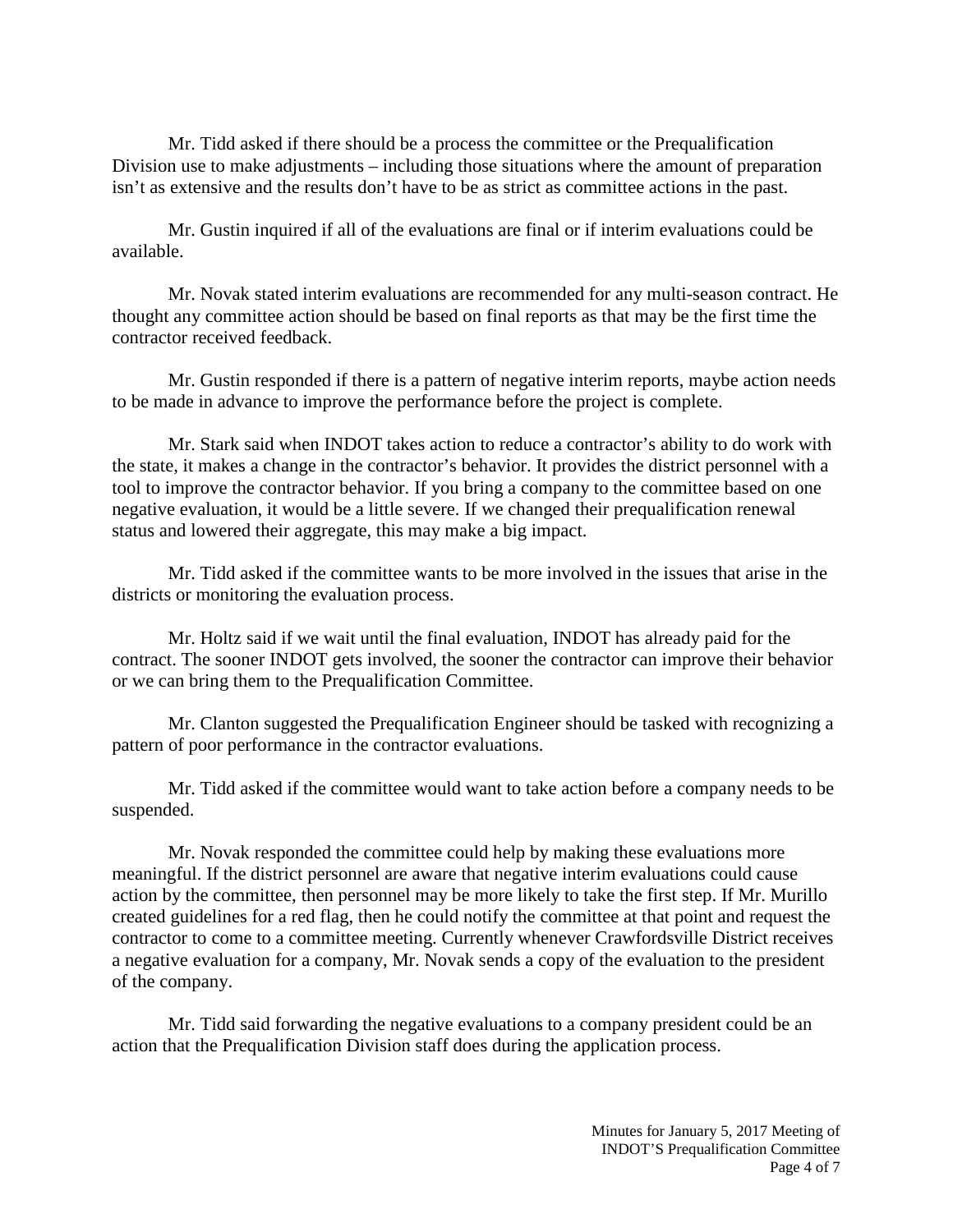Mr. Clanton said the Prequalification Division should first review the evaluations and have a better idea of the data set to come up with the red flags.

Mr. Tidd suggested the Prequalification Division create standards over time and coordinate with committee to decide if a company should come to the committee. The committee could be more vigilant to take actions when the problem first arises, rather than after the project is finished.

Mr. Stark suggested breaking down the reports and look for trends in the contractor's performance. The Prequalification Division can warn others at INDOT about recurring issues.

Mr. Gustin asked if the committee could get access to the CPE system.

Mr. Tidd said all of the committee members would be granted access to view all evaluations in CPE. The Prequalification Division staff could attend the district construction meetings to provide information about CPE data.

Mr. Murillo suggested the division also pay attention to where the complaints are coming from and only send the notices to those areas that are having the issues, rather than blanketing an entire company.

Mr. Tidd added the division could provide data trends to the Prequalification Committee without requiring a committee meeting.

Mr. John Leming, INDOT Consultant Prequalification Analyst, asked if INDOT has a system in place to review the reviewers of the evaluations.

Mr. Stark responded if Mr. Murillo looks for trends, then he should find evaluators' trends as well.

Mr. Novak added a report of the evaluators for the CPE evaluations would be helpful.

Mr. Dan Osborn, Director of Governmental Affairs of Indiana Constructors, Inc., said most of the questions within CPE are subjective. A common theme is companies getting different scores in the different districts. He also noted that getting a negative interim evaluation can negatively impact a relationship between the evaluator and the construction personnel. He suggested discussing the problems with the personnel in person rather than in writing.

Mr. Stark responded if there is a trend in the data, no matter if it is subjective or not, then it is an issue that needs to be brought forward.

Mr. Tidd added INDOT is trying to find ways to improve our processes and avoid suspending companies.

Mr. Clanton said there is a role for the committee and the Prequalification Engineer in approving work types for contractors and consultants. Mr. Clanton is putting together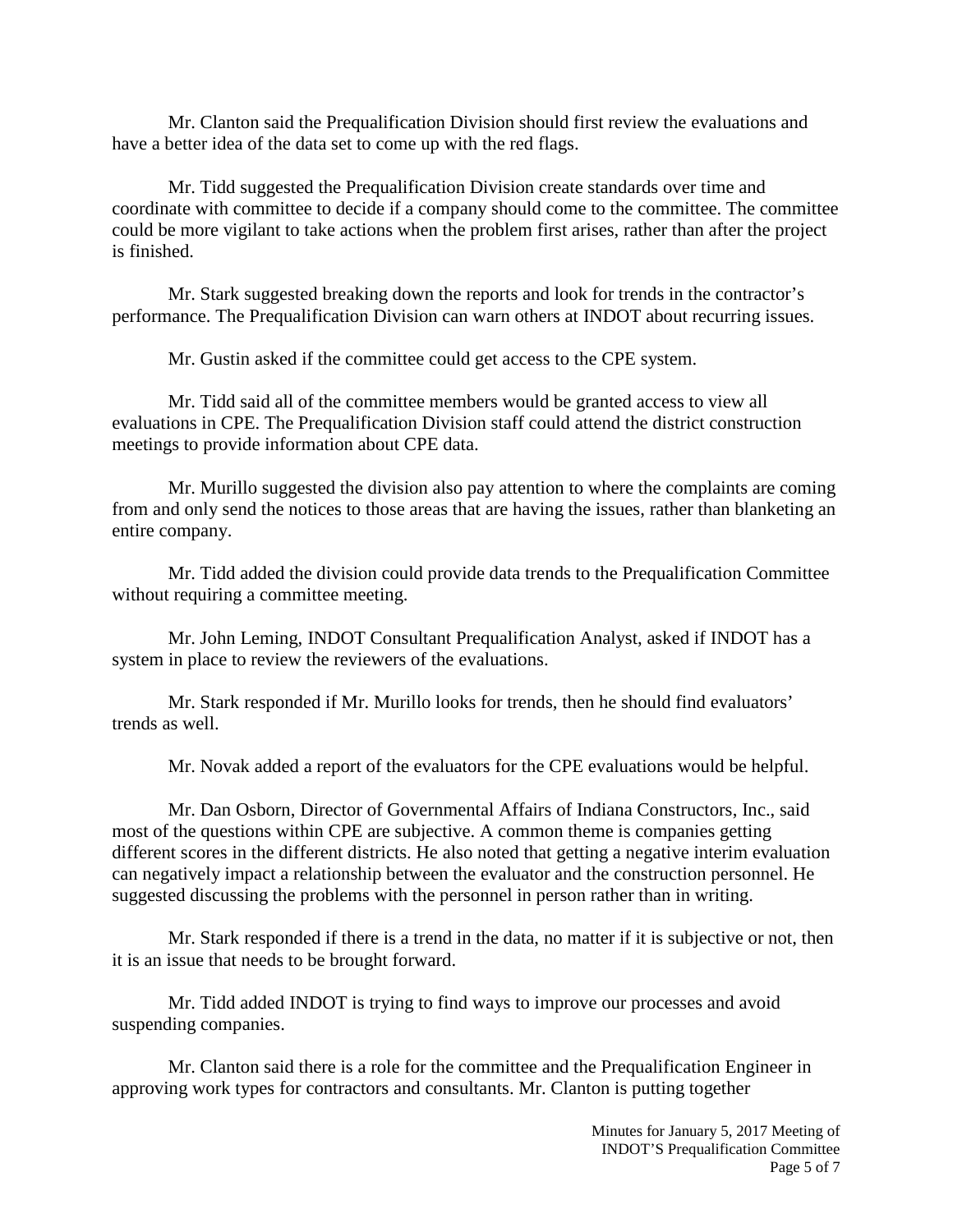information regarding consultant evaluations that could be discussed in a future committee meeting, along with the contractor evaluation data trends.

4. Committee involvement and sanctions in lesser disputes and matters

This item was discussed concurrently with agenda item 3.

5. Committee involvement during reconsideration of decision made by Prequalification Division

Mr. Tidd introduced this item regarding reconsideration of decisions made by the Prequalification Division, regarding work types, capacity or revoking the certificate. It has been the policy that the Prequalification Division will review new information and make a decision. He would like the committee to be aware of the situation, since there is no right to appeal.

Mr. Stark said if a company is trending a negative one score on all of their evaluations, and the company is notified that the committee is reviewing the company's application; then the company will change their performance.

Mr. Tidd asked if the consultant application review process included reviewing evaluations when adding a new work type.

Mr. Leming stated the evaluations are not considered as part of the consultant prequalification process. There was discussion about using the consultant evaluations in the prequalification process, but there wasn't enough data when the evaluation system was first implemented.

Mr. Stark responded if there is bad scoring in a certain work type, then maybe we don't prequalify the company in that certain work type.

Mr. Tidd explained that going forward these suggestions would need to be made into standards. There would not be any legal impediments to consistently apply standards to use the evaluations to determine prequalification status. We would need to make sure that significant notice was given about these changes.

6. New Committee Business

Mr. Tidd suggested moving the meetings from monthly to a quarterly basis, and arranging for special meetings as necessary. The committee agreed.

Mr. Osborn inquired about the approval of minutes for the quarterly meetings.